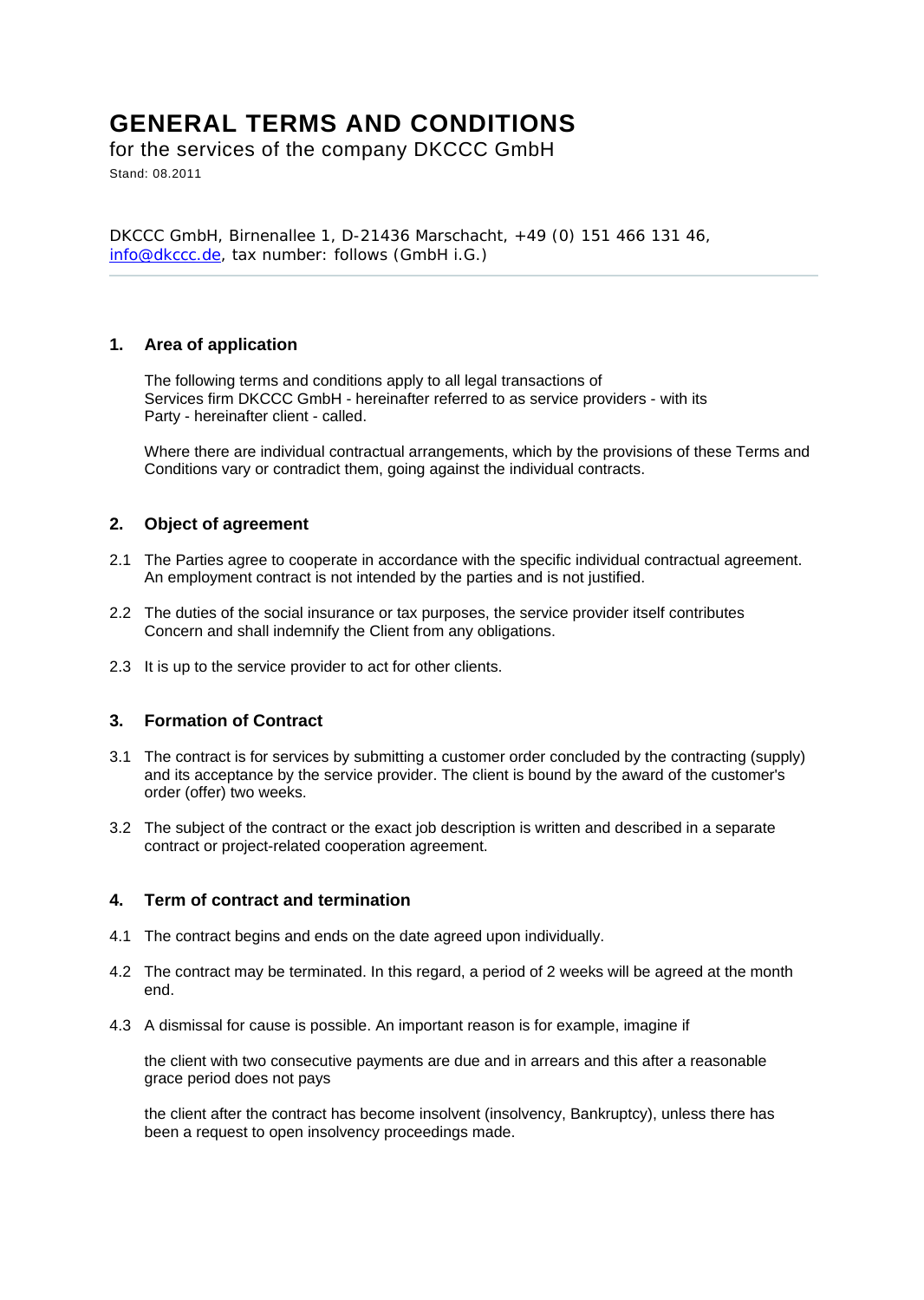## **5. Scope and obligations of the parties**

- 5.1 The services to be provided by the service provider typically include the tasks listed in detail, according to the order issued by the client.
- 5.2 The service provider will contact the customer periodically about the results of its operations accordingly. The parties can contract to agree a timetable for the provision of services and a planned completion date for the termination of services.
- 5.3 Is the service provider the contractually agreed delivery of an order not actually possible, he must notify the client immediately to such requests.
- 5.4 The service provider, provides the equipment needed for service provision and the necessary personnel, unless the customer does not have appropriate equipment or premises, unless individual contracts under a cooperation agreement otherwise agreed.

The parties are committed to supporting the best of our knowledge and belief, the contractor for the provision of the obligation by handing over of information, information or experience to ensure a smooth and efficient flow of work for both parties.

- 5.5 The Contractor shall operate in its own premises. Where necessary in individual cases is an operational presence, the client provides to the respective prior arrangement corresponding operational facilities. If the activities of neither the client nor the contractor can be executed, the principal to the contractor and his staff of operations at the appropriate premises provide (office containers, with internet, phone etc.)
- 5.6 Each of the parties may request the other party in writing of the changes agreed upon scope. Upon receipt of an amendment shall be considered by the recipient, if feasible and under what conditions the change and notify the applicant of the approval or rejection in writing immediately and, if justified. Requires an amendment of the client an extensive review, the review of this effort can be calculated from the service with prior notice, unless the customer is still on the review of the amendment.
- 5.7 When appropriate, the necessary for a review and / or a change in contractual adjustments to the agreed conditions and benefits are determined in a written agreement and change come about in accordance with these terms and conditions.

### **6. Prices and terms of payment**

- 6.1 Services to be listed in the individual contract fee is calculated and payable, unless the contract is agreed to another invoice.
- 6.2 Given estimated prices for services on time and materials basis, particularly in cost are nonbinding estimates. The estimate of the underlying quantity approaches are based on a survey conducted in good faith assessment of the scope of services.
- 6.3 The sales tax is charged, with the time of performance applicable sales tax.
- 6.4 Invoices are payable upon receipt. If the invoiced amount is not received within 30 days after the billing date, the service provider is entitled to charge default interest asserted. This interest shall be 5% per annum about the time of calculation applicable base rate.